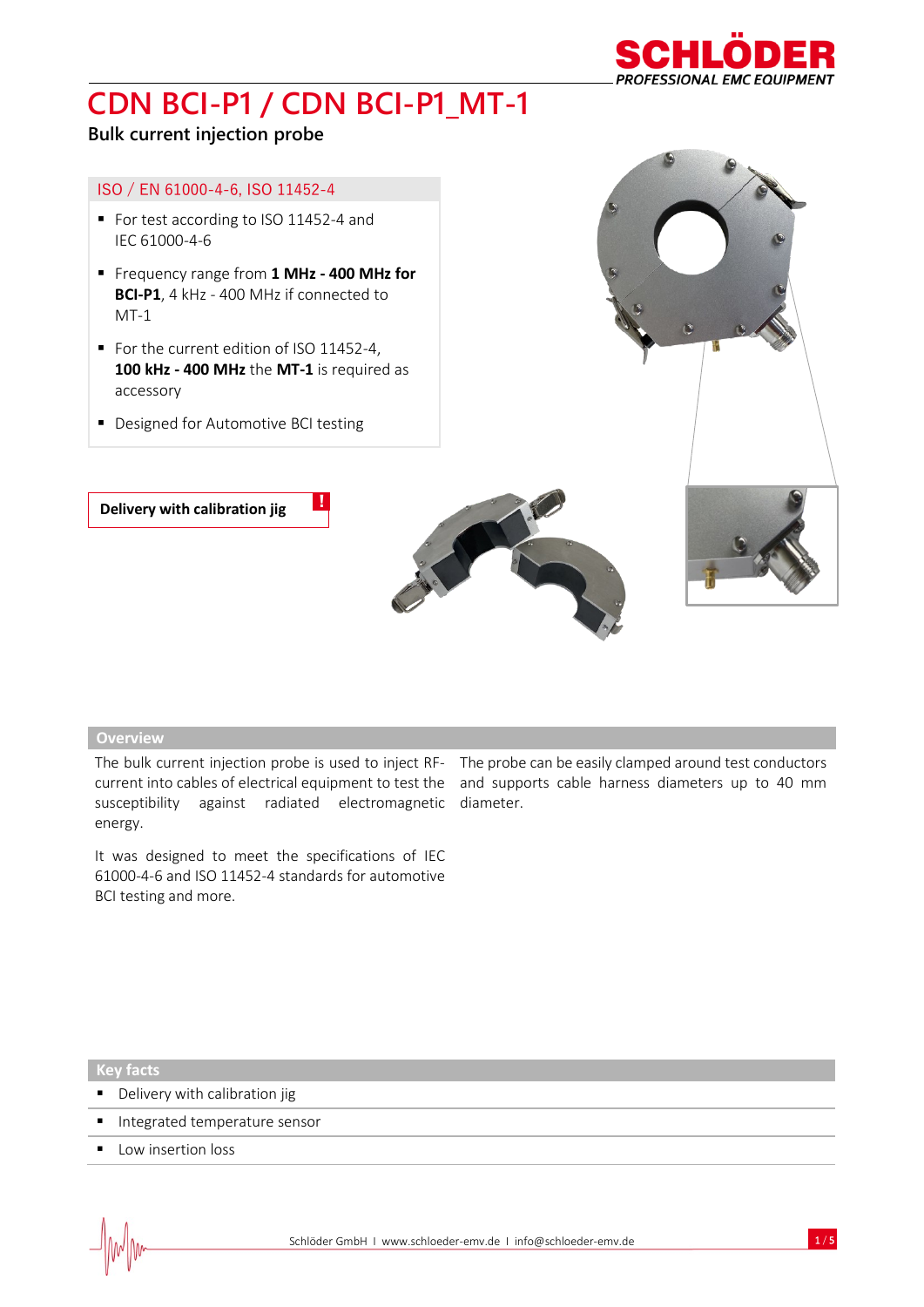

**Bulk current injection probe**

**Technical data I**

| <b>Bulk current injection probe</b> |                                                                    |                                                        |
|-------------------------------------|--------------------------------------------------------------------|--------------------------------------------------------|
| 1 MHz (4 kHz) - 400 MHz             | Input power rating<br>until core temperature<br>is 90 $^{\circ}$ C | 90 min @ 70 W                                          |
| Typ N female                        |                                                                    | (48.45 dBm)                                            |
| 40 mm                               |                                                                    | 45 min @ 100 W<br>(50 dBm)                             |
| 120 mm                              |                                                                    | 5.1 µH @ 100 kHz                                       |
| 40 mm                               |                                                                    | $0 - 40 °C$                                            |
| 90 $^{\circ}$ C                     |                                                                    | 1 Clip                                                 |
| 1:1                                 |                                                                    |                                                        |
|                                     |                                                                    | Primary inductance<br>Ambient temperature<br>Fastening |

### **Technical data II: Insertion loss**

 $\frac{1}{2}$ 

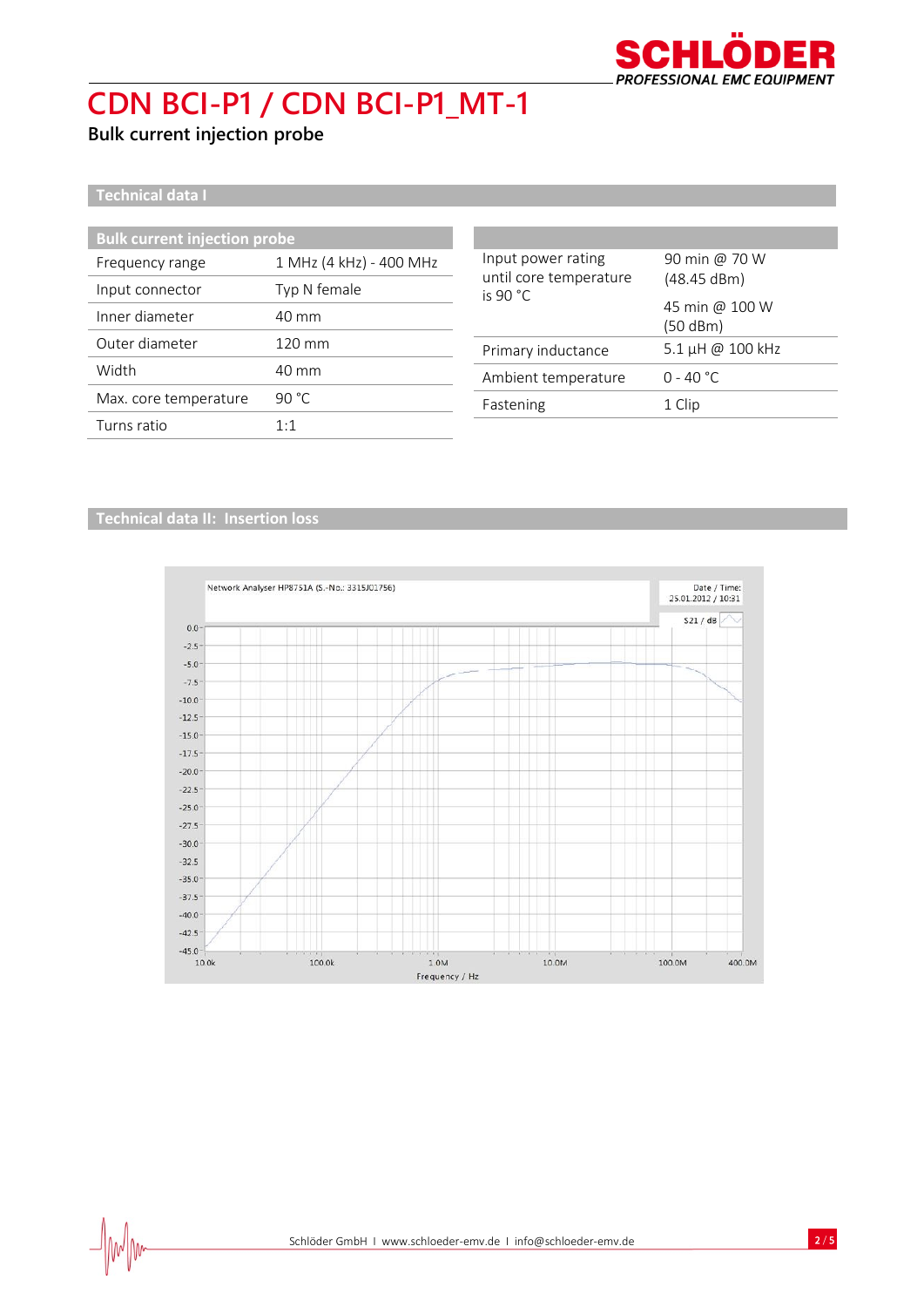

**Bulk current injection probe**

**Technical data III: Voltage standing wave ratio**



#### **Technical data IV / CDN BCI-P1**

**Calibration jig (included)**

Connector (Input) Typ N female

*The calibration jig is used for insertion loss measurement of the bulk current injection probes and meets ISO 11452-4 and IEC 61000-4-6 standards.* 



#### **Scope of delivery: CDN BCI-P1**

- $\blacksquare$  1 x CDN BCI-P1
- 1 x calibration set
- 1 x calibration certificate
- 1 x SMB cable (temperature sensor cable)
- User manual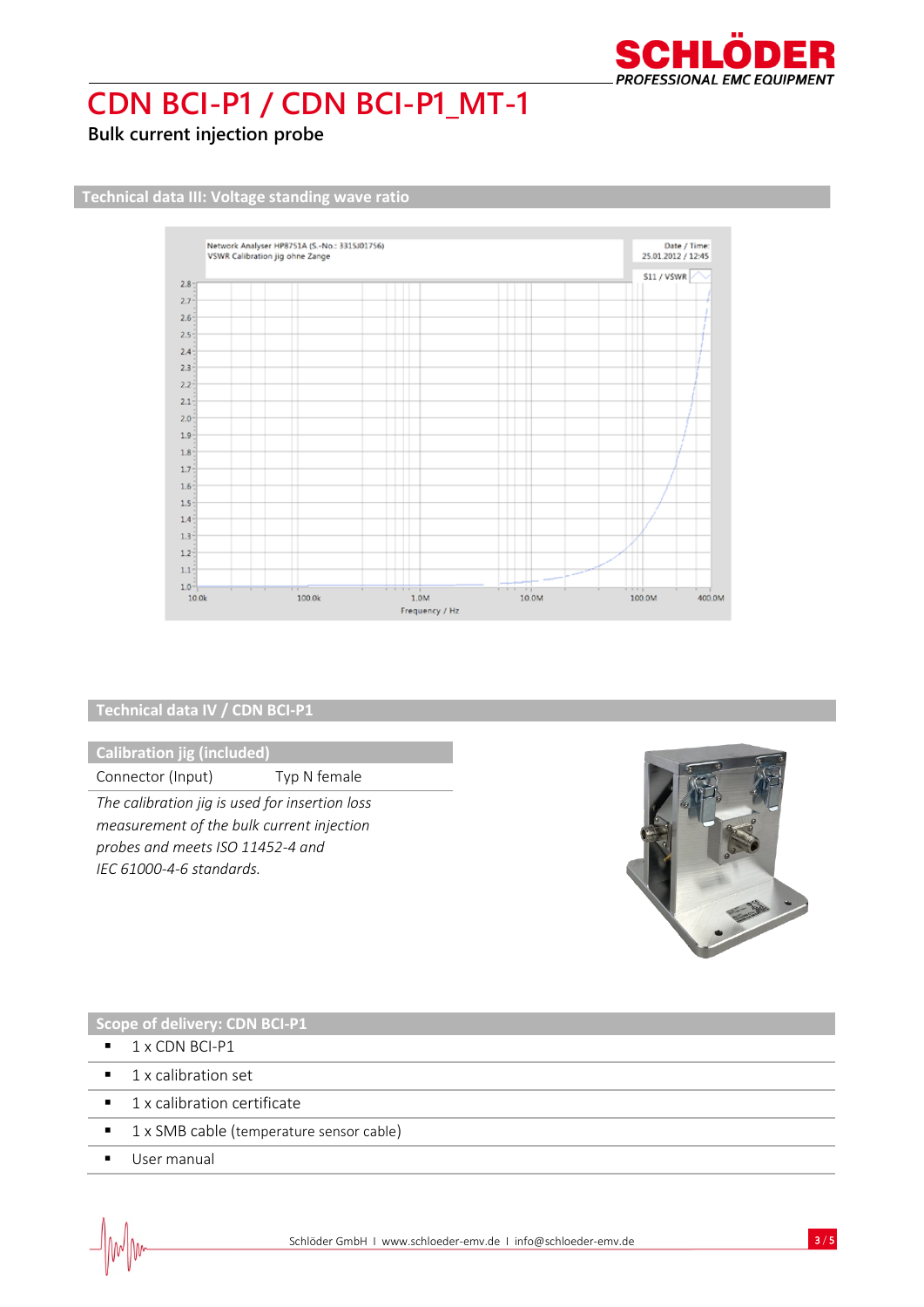

**Bulk current injection probe**

### **CDN BCI-P1\_MT-1 (Transformer for BCI-P1)**

### **Transformer for CDN BCI-P1 to meet MIL STD-461G (CS114)**



### **Front side Back side Back side**

- 
- 2. Mode switch **2. 2. Clamp**
- 1. Lan interface
- 2. USB interface
- 3. Power supply

#### **Remote Control**

The main controller accepts ASCII commands via LAN and USB interface.

| CDN BCI-P1_MT-1   |                      | CDN BCI-P1_MT-1   |                                                  |
|-------------------|----------------------|-------------------|--------------------------------------------------|
| <b>Frequency</b>  | <b>Winding Ratio</b> | <b>Connectors</b> |                                                  |
| 4  20,7 kHz       | 1:16                 | Generator         | N-connector, 50 Ohm<br>(max. input power: 100    |
| 20,7  82,1 kHz    | 1:8                  |                   | W / 500 W direct mode)                           |
| 82,1  340 kHz     | 1:4                  | Clamp             | N-connector, 50 Ohm                              |
| 340 kHz  1,17 MHz | 1:2                  | <b>USB</b>        | emulated COM port with                           |
| 1,17  400 MHz     | direct               |                   | 9600 Baud, 8 data bits, 1<br>stop bit, no parity |
|                   |                      | LAN               | RJ45 jack                                        |
|                   |                      | Power             | 2.1 mm x 5.5 mm socket                           |



1. Indicator 1. Generator

(+ inside), 24 V DC / 0.5 A